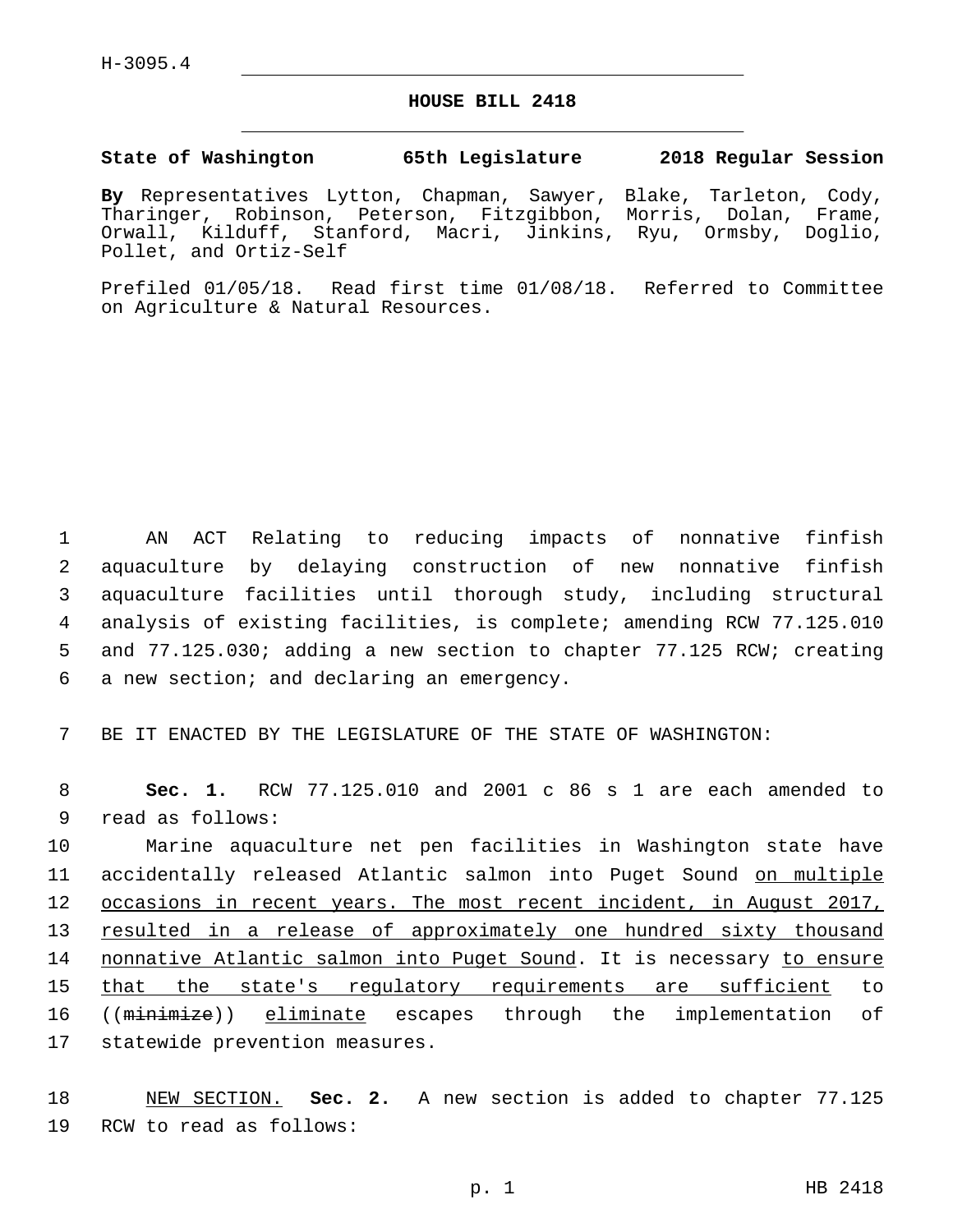(1) The departments of natural resources, fish and wildlife, and ecology shall cooperatively conduct a detailed review of permitting and lease requirements for Atlantic salmon or other nonnative marine finfish aquaculture in Washington. The departments shall report the results of the review, consistent with RCW 43.01.036, to the appropriate committees of the legislature by October 31, 2018. At a 7 minimum, the report must cover:

 (a) A summary of each permitting requirement necessary for Atlantic salmon or other nonnative marine finfish aquaculture in Washington waters and all insurance, inspection, and safety requirements associated with each existing permit;

 (b) How each permit ensures that Atlantic salmon or other nonnative marine finfish aquaculture activities are conducted in a manner that prevents negative impacts to the health and safety of Washington waters and marine ecosystems, Pacific salmon health and 16 habitat, and tribal treaty fishing rights;

 (c) A review of the department of natural resources' aquatic lands lease program as it applies to leases for Atlantic salmon or other nonnative marine finfish aquaculture, including:

 (i) All insurance, inspection, and safety requirements associated with each existing lease in order to use leased public land for Atlantic salmon or other nonnative marine finfish aquaculture; and

 (ii) How each insurance, inspection, and safety requirement protects the health and safety of Washington waters and marine ecosystems, Pacific salmon health and habitat, and tribal treaty 26 fishing rights; and

 (d) Certification from the director of ecology, fish and wildlife commission, and board of natural resources declaring whether or not state leasing and permitting requirements are sufficient to prevent negative impacts to the health and safety of Washington waters and marine ecosystems, Pacific salmon health and habitat, and tribal treaty fishing rights that may result from Atlantic salmon or other 33 nonnative marine finfish aquaculture.

 (2) No new net pen facilities for the cultivation of Atlantic salmon or other nonnative marine finfish may be constructed in Washington waters until July 1, 2020. After July 1, 2020, new 37 facilities may be constructed only if:

 (a) Rules requiring inspections of net pen facilities used for the rearing of Atlantic salmon or other nonnative marine finfish 40 species are adopted pursuant to RCW 77.125.030;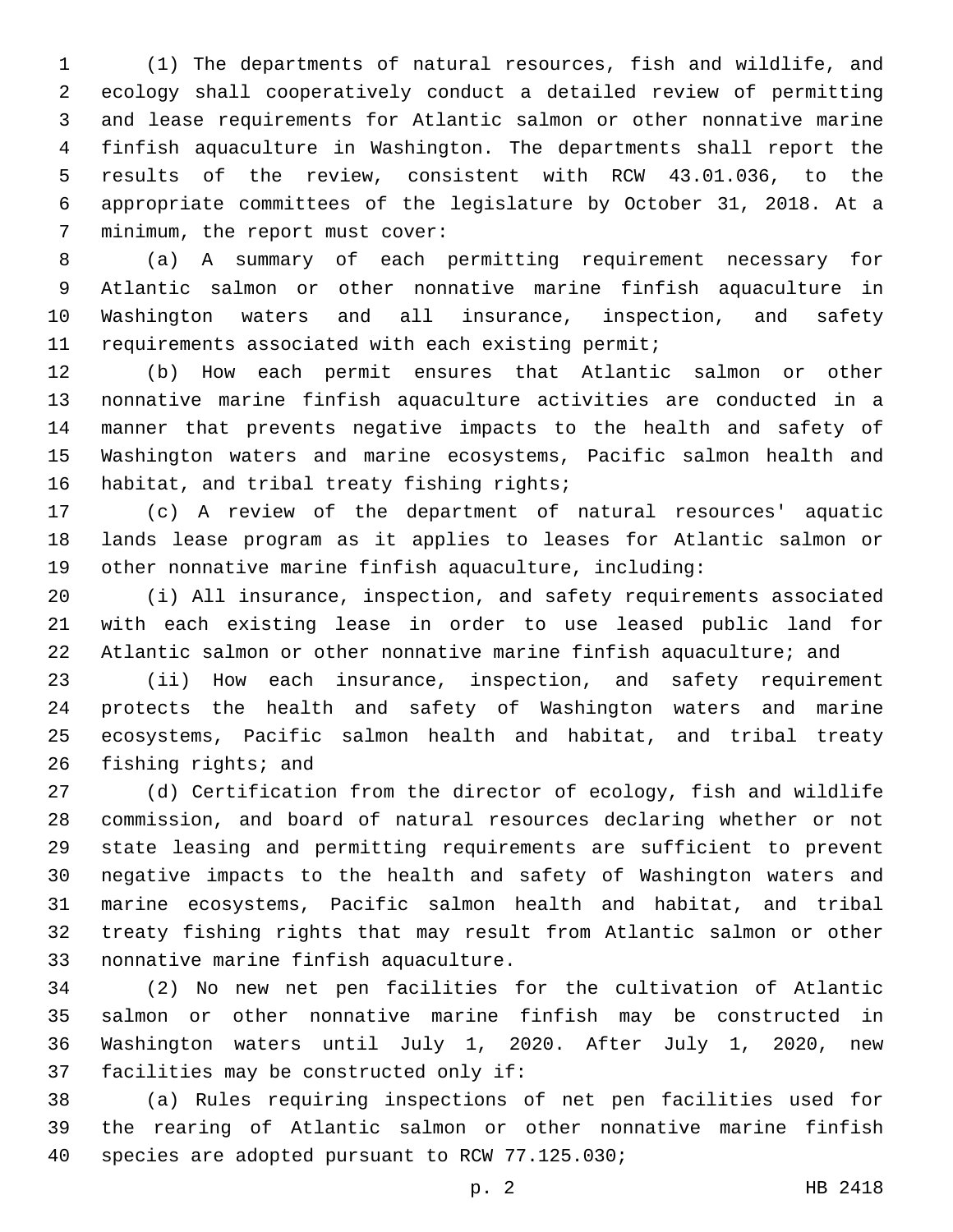(b) The reviews under this section and section 4 of this act are completed; and

 (c) The departments of ecology, fish and wildlife, and natural resources certify, pursuant to subsection (1)(d) of this section, that there are no negative impacts to the health and safety of Washington waters and marine ecosystems, Pacific salmon health and habitat, and tribal treaty fishing rights that may result from Atlantic salmon or other nonnative marine finfish aquaculture. This subsection (2) does not apply to repairs or improvements to existing net pen facilities necessary to remain in compliance with existing 11 permitting and lease requirements.

 (3) The department of natural resources may not enter into any new or renew any existing aquatic lands leases authorized under RCW 79.135.150 for the propagation, farming, or cultivation of Atlantic salmon or other nonnative marine finfish species until July 1, 2020. After July 1, 2020, the department of natural resources may enter 17 into new or renew existing leases only if:

 (a) Rules requiring inspections of net pen facilities used for the rearing of Atlantic salmon or other nonnative marine finfish 20 species are adopted pursuant to RCW 77.125.030;

 (b) The reviews under this section and section 4 of this act are 22 completed; and

 (c) The departments of ecology, fish and wildlife, and natural resources certify, pursuant to subsection (1)(d) of this section, that there are no negative impacts to the health and safety of Washington waters and marine ecosystems, Pacific salmon health and habitat, and tribal treaty fishing rights that may result from Atlantic salmon or other nonnative marine finfish aquaculture.

 **Sec. 3.** RCW 77.125.030 and 2001 c 86 s 3 are each amended to 30 read as follows:

 The director, in cooperation with the marine finfish aquatic 32 farmers, shall ((develop proposed)) adopt rules for the implementation, administration, and enforcement of marine finfish aquaculture programs. In developing such proposed rules, the director must use a negotiated rule-making process pursuant to RCW 34.05.310. ((The proposed rules shall be submitted to the appropriate legislative committees by January 1, 2002, to allow for legislative 38 review of the proposed rules.)) The ((proposed)) rules shall include 39 the following elements: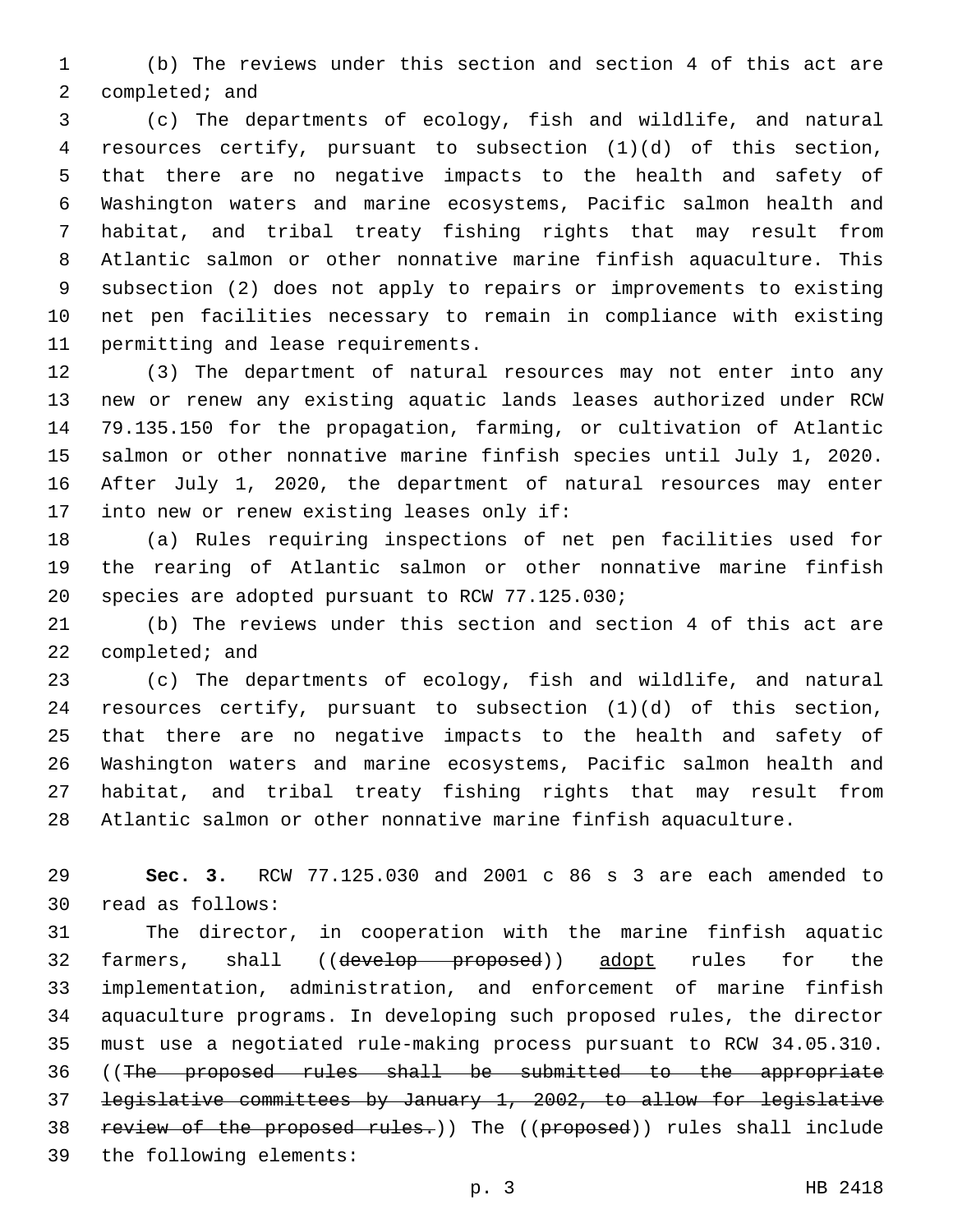(1) Provisions for the prevention of escapes of cultured marine finfish aquaculture products from enclosures, net pens, or other rearing vessels.

 (a) The provisions must require an inspection of any net pens used for the rearing of Atlantic salmon or other nonnative marine finfish. The inspection must be commissioned by the finfish farming operator, must occur no less frequently than every two years, and must cover the entire farm infrastructure, including all subsurface components. The finfish farming operator is responsible for the costs 10 of the inspection. The inspection must be conducted by a marine engineering firm with expertise in marine finfish aquatic farming facilities. The marine engineering firm must be:

 (i) Approved by the department in consultation with the 14 department of natural resources; and

15 (ii) Certified to practice engineering in the state of Washington.

 (b) The inspection must address the following elements related to the prevention of escapes from enclosures, net pens, or other rearing vessels:

20 (i) The operation and maintenance of the facilities using best 21 engineering practices;

(ii) The structural integrity of the facilities; and

 (iii) Compliance with the appropriate permitting requirements of 24 the department and the department of ecology, and any terms and conditions of operational or structural integrity of any lease held by an agency of the state for the facility;

 (2) Provisions for the development and implementation of management plans to facilitate the most rapid recapture of live marine finfish aquaculture products that have escaped from enclosures, net pens, or other rearing vessels, and to prevent the 31 spread or permanent escape of these products;

 (3) Provisions for the development of management practices based 33 on the latest available science, to include:

 (a) Procedures for inspections of marine aquatic farming locations on a regular basis to determine conformity with law and the rules of the department relating to the operation of marine aquatic 37 farming locations; and

 (b) Operating procedures at marine aquatic farming locations to prevent the escape of marine finfish, to include the use of net 40 antifoulants;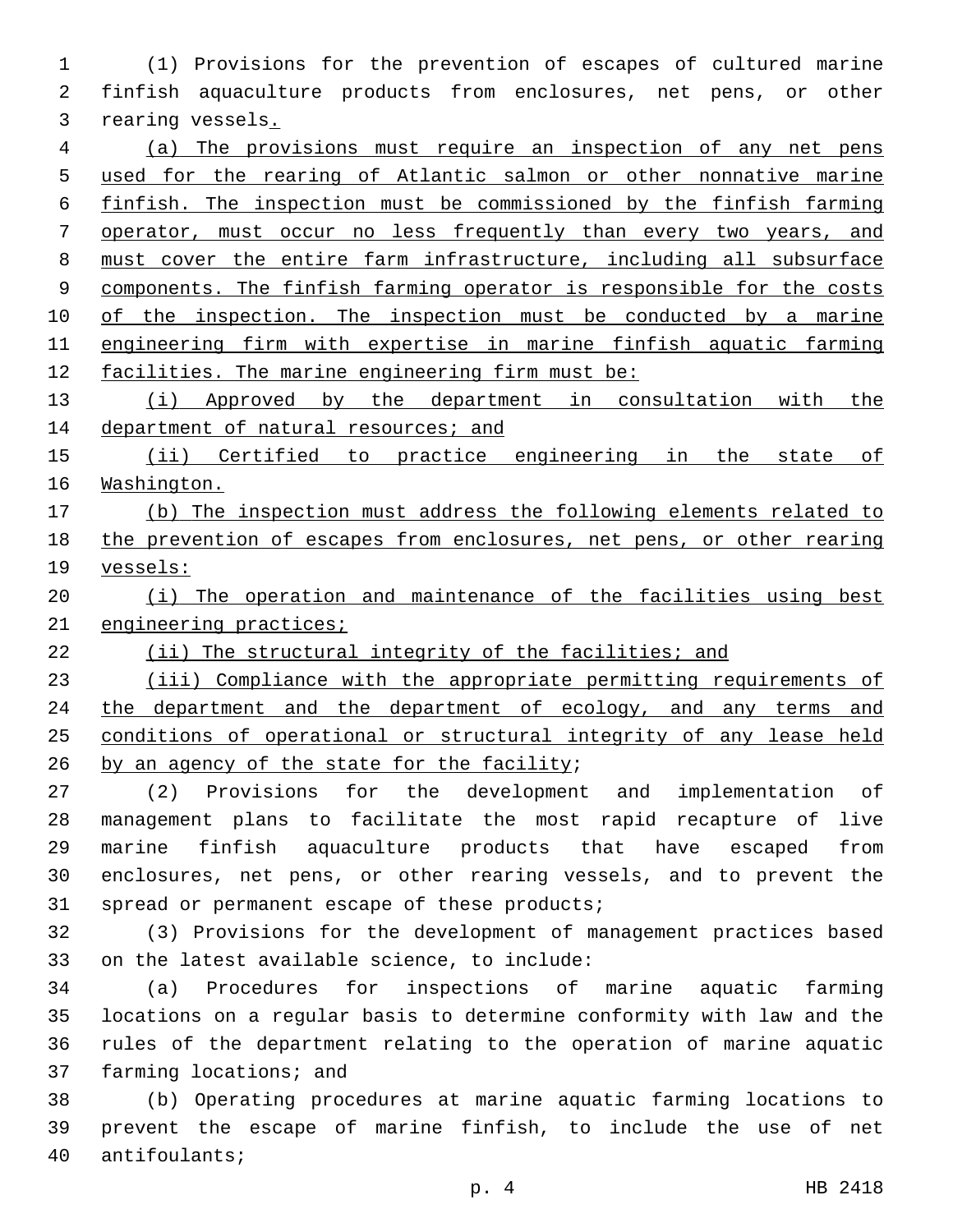(4) Provisions for the eradication of those cultured marine finfish aquaculture products that have escaped from enclosures, net pens, or other rearing vessels found spawning in state waters;

 (5) Provisions for the determination of appropriate species, stocks, and races of marine finfish aquaculture products allowed to 6 be cultured at specific locations and sites;

 (6) Provisions for the development of an Atlantic salmon watch program similar to the one in operation in British Columbia, Canada. The program must provide for the monitoring of escapes of Atlantic salmon from marine aquatic farming locations, monitor the occurrence of naturally produced Atlantic salmon, determine the impact of Atlantic salmon on naturally produced and cultured finfish stocks, provide a focal point for consolidation of scientific information, 14 and provide a forum for interaction and education of the public; ((and))

 (7) Provisions for the development of an education program to assist marine aquatic farmers so that they operate in an 18 environmentally sound manner; and

 (8)(a) Rules to implement this section must be adopted by December 31, 2018. Except as provided in (b) of this subsection, the department and the department of ecology may not issue new permits or renew any existing permits related to Atlantic salmon or other nonnative marine finfish aquaculture until rules have been adopted to 24 implement this act and inspections required under this act are concluded.

 (b) The department may consider permits for the transport of Atlantic salmon or other nonnative marine finfish aquaculture products under WAC 220-370-190 as it existed on the effective date of 29 this section.

 NEW SECTION. **Sec. 4.** The University of Washington school of aquatic and fishery sciences, in cooperation with Western Washington University and Washington State University shall conduct a detailed analysis of nonnative finfish aquaculture in Washington. The analysis must include freshwater and upland aquaculture in addition to marine aquaculture. The University of Washington shall invite consultation and participation from the Northwest Indian fisheries commission and the Northwest Indian College. By December 1, 2018, the analysis must be submitted consistent with RCW 43.01.036 to the appropriate committees of the legislature, the fish and wildlife commission, the